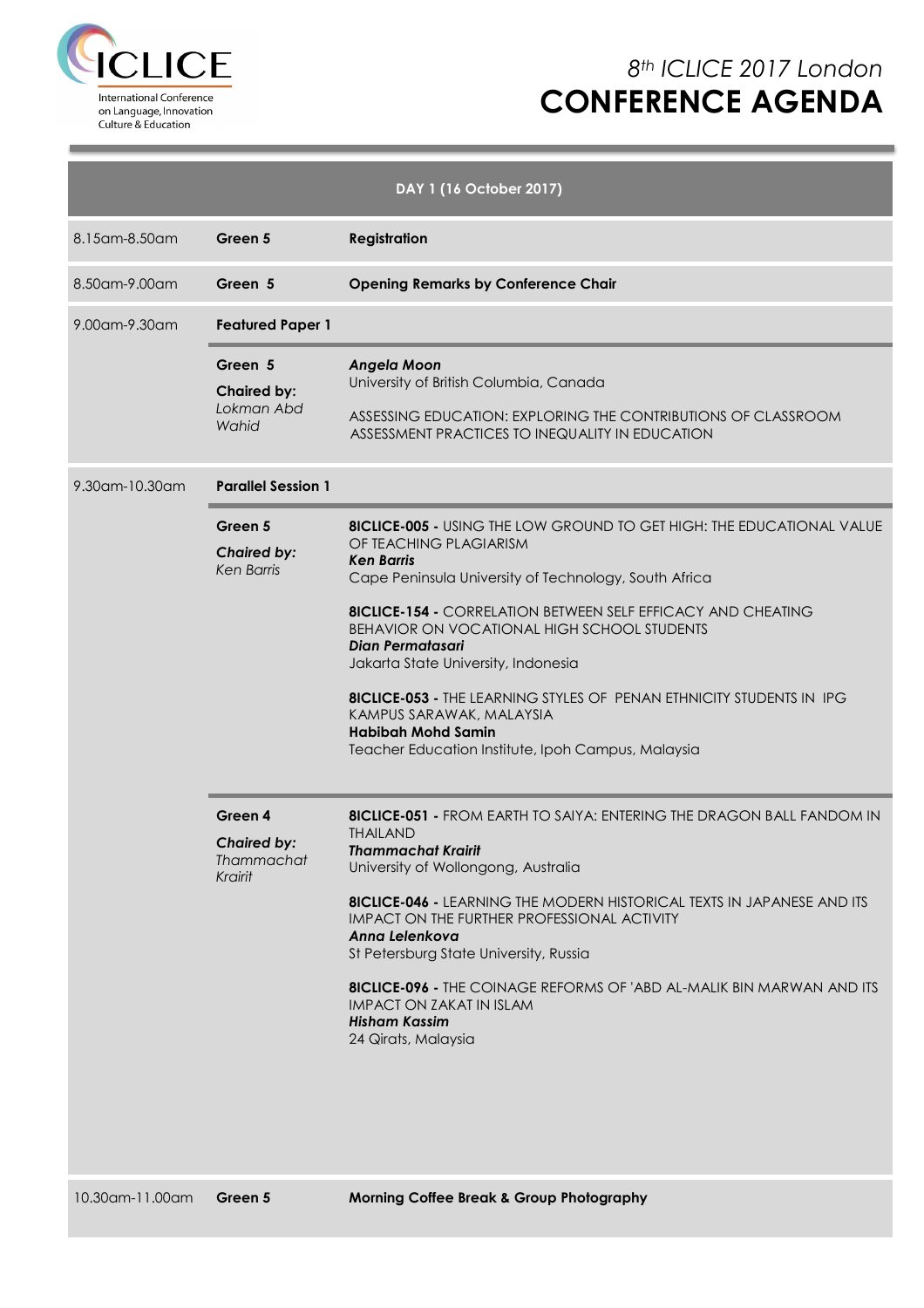

 $\sim$ 

| 11.00am-12.00pm | <b>Parallel Session 2</b>                             |                                                                                                                                                                                                                     |  |  |  |  |  |  |
|-----------------|-------------------------------------------------------|---------------------------------------------------------------------------------------------------------------------------------------------------------------------------------------------------------------------|--|--|--|--|--|--|
|                 | Green 5<br><b>Chaired by:</b><br>Afareez Abd<br>Razak | <b>8ICLICE-044 - ON-THE-JOB TRAINING COMPETENCY LEVELS AND</b><br>PERFORMANCE RATINGS OF THE PIONEER BATCH: UNIVERSITY OF BATANGAS-<br>LIPA CAMPUS<br>Joseph Receno<br>University of Batangas, Philippines          |  |  |  |  |  |  |
|                 |                                                       | <b>8ICLICE-076 - EXPLORING EDUCATIONAL LEADERS PERCEPTION ON THE</b><br>FEASIBILITY OF OFFERING PEACE EDUCATION: A CASE STUDY<br><b>Afareez Abd Razak</b><br>International Islamic University Malaysia              |  |  |  |  |  |  |
|                 |                                                       | <b>8ICLICE-118 - CULTURAL AND VALUES LEARNING IN THE SINGAPORE PRE-</b><br>SCHOOL MOTHER TONGUE LANGUAGES CURRICULUM<br><b>Tajudin Jaffar</b><br>Ministry of Education, Singapore                                   |  |  |  |  |  |  |
|                 | Green 4<br><b>Chaired by:</b><br><b>Ike Farida</b>    | <b>8ICLICE-151 - ASSESSING 21ST CENTURY SKILLS: PREPARING LEARNERS FOR A</b><br>CAREER IN THE 21ST CENTURY<br><b>Wasif Minhas</b><br>Higher Colleges of Technology, United Arab Emirates                            |  |  |  |  |  |  |
|                 |                                                       | <b>8ICLICE-144 - SOFT-SKILLS MEDIATION BETWEEN PROCRASTINATION AND</b><br>ACADEMIC PERFORMANCE FOR MEDICAL STUDENTS<br><b>Mohammed Kafaji</b><br>Alfaisal University, Saudi Arabia                                  |  |  |  |  |  |  |
|                 |                                                       | <b>BICLICE-147 - OBSESSIVE THOUGHTS CAN INTERFERE IN SEXUAL DYSFUNCTION.</b><br><b>Hossein Zakaryaee</b><br>Salman Farsi University, Iran                                                                           |  |  |  |  |  |  |
| 12.00pm-1.00pm  | <b>Parallel Session 3</b>                             |                                                                                                                                                                                                                     |  |  |  |  |  |  |
|                 | Green 5<br><b>Chaired by:</b><br>Arapera Ngaha        | <b>8ICLICE-134 - UNIVERSAL DESIGN FOR LEARNING (UDL) AND LANGUAGE</b><br><b>LEARNING</b><br>Shagufta Khan & Sunita Narain<br>Defense Language Institute, USA                                                        |  |  |  |  |  |  |
|                 |                                                       | <b>8ICLICE-128 - ONE MORE APPROACH TO INFORMATION PACKAGING</b><br>Huseynaga Rzayev<br>Suleyman Demirel University, Turkey                                                                                          |  |  |  |  |  |  |
|                 |                                                       | <b>8ICLICE-120 - ON ONE MORE TEXT ORGANIZATION MODEL</b><br>Huseynaga Rzayev<br>Suleyman Demirel University, Turkey                                                                                                 |  |  |  |  |  |  |
|                 | Green 4<br><b>Chaired by:</b><br>Edita Elda           | <b>8ICLICE-114 - WELFARE CRIMINOLOGY: TAXATION AND HUMAN NATURE</b><br>Primadona Harahap<br>University of Indonesia                                                                                                 |  |  |  |  |  |  |
|                 |                                                       | <b>8ICLICE-150 -</b> DISCRIMINATION AGAINST WOMEN WITH FOREIGN SPOUSES IN<br>RELATION TO LAND OWNERSHIP IN INDONESIA<br>Ike Farida & Satya Arinanto<br>University of Indonesia                                      |  |  |  |  |  |  |
|                 |                                                       | <b>8ICLICE-126 - LEGAL CULTURE IN THE ERADICATION OF CRIMINAL ACTS OF</b><br>CORRUPTION IN INDONESIA: CULTURAL TRANSFORMATION THROUGH NON-<br>PENAL APPROACH<br><b>Edita Elda</b><br>Universitas Andalas, Indonesia |  |  |  |  |  |  |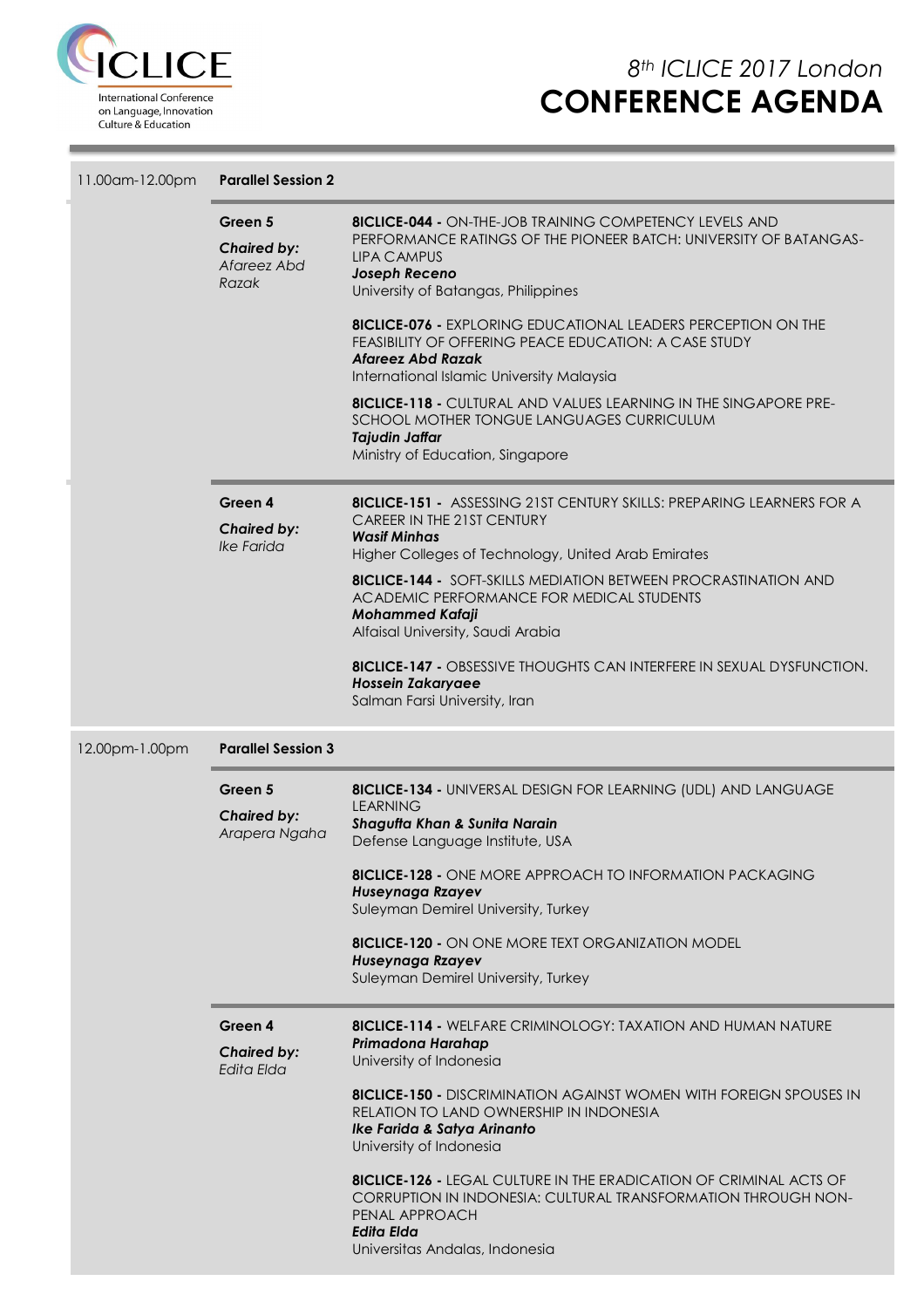

| 1.00pm-2.00pm | <b>Hotel Restaurant</b>                                                   | Lunch                                                                                                                                                                                                                                                                                                                                                                                                                                                                                                                                                                                                                                                                      |
|---------------|---------------------------------------------------------------------------|----------------------------------------------------------------------------------------------------------------------------------------------------------------------------------------------------------------------------------------------------------------------------------------------------------------------------------------------------------------------------------------------------------------------------------------------------------------------------------------------------------------------------------------------------------------------------------------------------------------------------------------------------------------------------|
| 2,00pm-2.30pm | <b>Featured Paper 2</b>                                                   |                                                                                                                                                                                                                                                                                                                                                                                                                                                                                                                                                                                                                                                                            |
|               | Green 5<br><b>Chaired by:</b><br><b>Zahedah Abd</b><br>Hafiz              | Madhumita Mehrotra & Saime Matsu<br>Defense Language Institute, USA<br>TRANSFORMING COMMUNICATIVE COMPETENCE INTO HIGH LEVELS OF VERBAL<br><b>PERFORMANCE</b>                                                                                                                                                                                                                                                                                                                                                                                                                                                                                                              |
| 2,30pm-3.50pm | <b>Parallel Session 4</b>                                                 |                                                                                                                                                                                                                                                                                                                                                                                                                                                                                                                                                                                                                                                                            |
|               | Green 5<br><b>Chaired by:</b><br>Sirirat Choophan<br>Atthaphonphiph<br>at | <b>8ICLICE-155 - WHAT LIES BENEATH: ANALYSING THE NARRATIVE</b><br>Arapera Ngaha<br>University of Auckland, New Zealand<br><b>8ICLICE-156 - THE PRODUCTION AND PERCEPTION FOR ENGLISH FINAL</b><br>CONSONANT SOUNDS OF THAI STUDENTS<br>Sirirat Choophan Atthaphonphiphat<br>Suratthani Rajabhat University, Thailand<br><b>8ICLICE-119 - TAMIL LEXICAL ITEMS ORIGIN FROM TEA PLANTATIONS IN</b><br>MALAYSIA AND THE EXPRESSION OF HUMANS MIND<br><b>Mohana Dass Ramasamy</b><br>University of Malaya, Malaysia                                                                                                                                                            |
|               | Green 4<br><b>Chaired by:</b><br>Lokman Abd<br>Wahid                      | <b>8ICLICE-073 - LEARNING ENGLISH FOR SCIENCE AND TECHNOLOGY (EST):</b><br>PROBLEMS AND STRATEGIES FROM STUDENTS' PERSPECTIVES<br><b>Ranjithamalar Kumar</b><br>Universiti Selangor, Malaysia<br><b>8ICLICE-175 -</b> MALAY LANGUAGE STANDARD FRAMEWORK: SUITABILITY AND<br>ACCURACY OF DIMENSION AND DESCRIPTOR<br><b>Lokman Abd Wahid</b><br>Institute of Teacher Education Malay Language Campus, Malaysia<br><b>8ICLICE-161 - FACTORS INFLUENCING THE TRANSLATOR'S CHOICE OF</b><br>FOREIGNISATION AND DOMESTICATION IN TRANSLATION INTO ARABIC OF<br>NEOLOGISMS AND IDIOMS IN THE HARRY POTTER SERIES<br>Alshaymaa Alharbi<br>University of Leicester, United Kingdom |

3,50pm-4.30pm **Green 5 AFTERNOON COFFEE BREAK**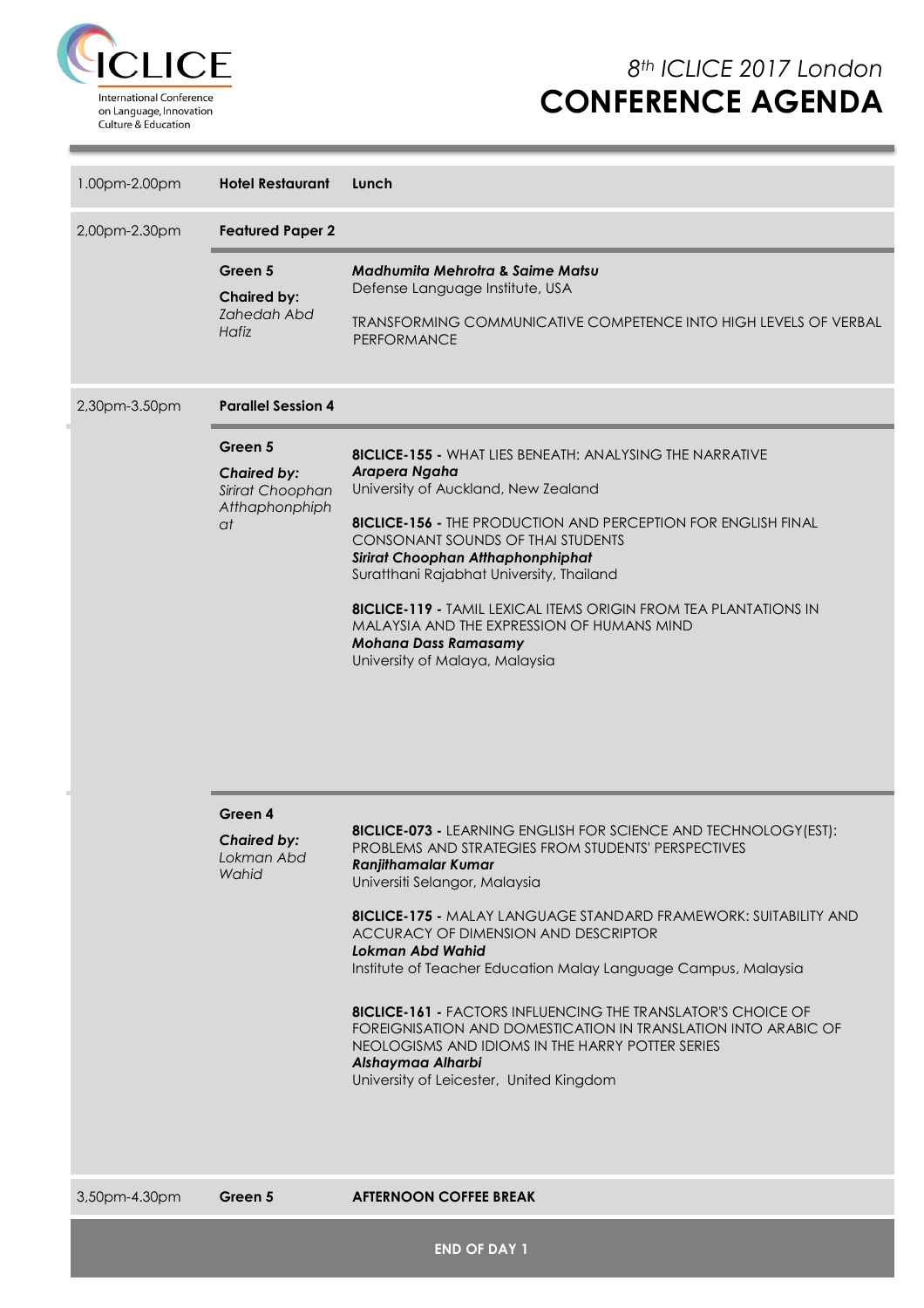

|                     |                                                              | Day 2 (17 October 2017)                                                                                                                                                                                                                                                                                                                                                                                                                                                                                                                                                                         |  |  |  |  |  |
|---------------------|--------------------------------------------------------------|-------------------------------------------------------------------------------------------------------------------------------------------------------------------------------------------------------------------------------------------------------------------------------------------------------------------------------------------------------------------------------------------------------------------------------------------------------------------------------------------------------------------------------------------------------------------------------------------------|--|--|--|--|--|
| 8.30 am - 8.50 am   | <b>Registration</b>                                          |                                                                                                                                                                                                                                                                                                                                                                                                                                                                                                                                                                                                 |  |  |  |  |  |
| 8.50am-9.30am       | <b>Invited Speaker</b>                                       |                                                                                                                                                                                                                                                                                                                                                                                                                                                                                                                                                                                                 |  |  |  |  |  |
|                     | Green 5<br><b>Chaired by:</b><br>Lokman Abd<br>Wahid         | Assoc. Prof. Dr. Kirpal Singh<br>Training Vision Institute, Singapore<br><b>INNOVATION IN FUTURE EDUCATION: ARE WE READY?</b>                                                                                                                                                                                                                                                                                                                                                                                                                                                                   |  |  |  |  |  |
| 9.30am-10.30am      | Session 5                                                    |                                                                                                                                                                                                                                                                                                                                                                                                                                                                                                                                                                                                 |  |  |  |  |  |
|                     | Green 5<br><b>Chaired by:</b><br>Tiarma Intan<br>Marpaung    | <b>8ICLICE-088 -</b> SUSTAINABLE CAMPUS: FOREST EDUCATIONAL AWARENESS AS<br>ECO-TOURISM AMONG STUDENTS<br>Er Ah Choy<br>Universiti Kebangsaan Malaysia<br><b>8ICLICE-133 - CONSERVATION OF SASAK TRADITIONAL SETTLEMENT MODEL</b><br>VIEWED FROM THE PERSPECTIVE OF CRITICAL THINKING SKILLS<br><b>Vania Zulfa</b><br>Jakarta State University, Indonesia<br><b>8ICLICE-124 - A COMPARISON BETWEEN INTEGRATED AND SEPARATED -</b><br>ENVIRONMENTAL EDUCATION SUBJECT AT ELEMENTARY SCHOOL<br><b>Rizki Ananda</b><br>Jakarta State University, Indonesia                                         |  |  |  |  |  |
| 10.30am-<br>11.00am | Poster Q&A Session and Morning Coffee Break                  |                                                                                                                                                                                                                                                                                                                                                                                                                                                                                                                                                                                                 |  |  |  |  |  |
|                     | Green 5<br><b>Chaired by:</b><br><b>Zahedah Abd</b><br>Hafiz | <b>8ICLICE-125 - ENGLISH VOWEL DURATION CHARACTERISTICS ASSOCIATED WITH</b><br>NATIVE CANTONESE-SPEAKING PRIMARY SCHOOL ESL STUDENTS<br>Manwa L. Ng<br>University of Hong Kong<br><b>8ICLICE-094 - CROSS-CULTURAL ISSUES AFFECTING SAUDI ESOL STUDENTS IN THE</b><br><b>UNITED KINGDOM</b><br><b>Maha AlOthman</b><br>Anglia Ruskin University, United Kingdom<br><b>8ICLICE-138 - INVESTIGATING STUDENTS ATTITUDES AND THEIR CULTURAL</b><br>ORIGINS TOWARDS USING TECHNOLOGY AS A LEARNING AID AT A SAUDI<br><b>UNIVERSITY</b><br><b>Safyah Aldayel</b><br>University of Hull, United Kingdom |  |  |  |  |  |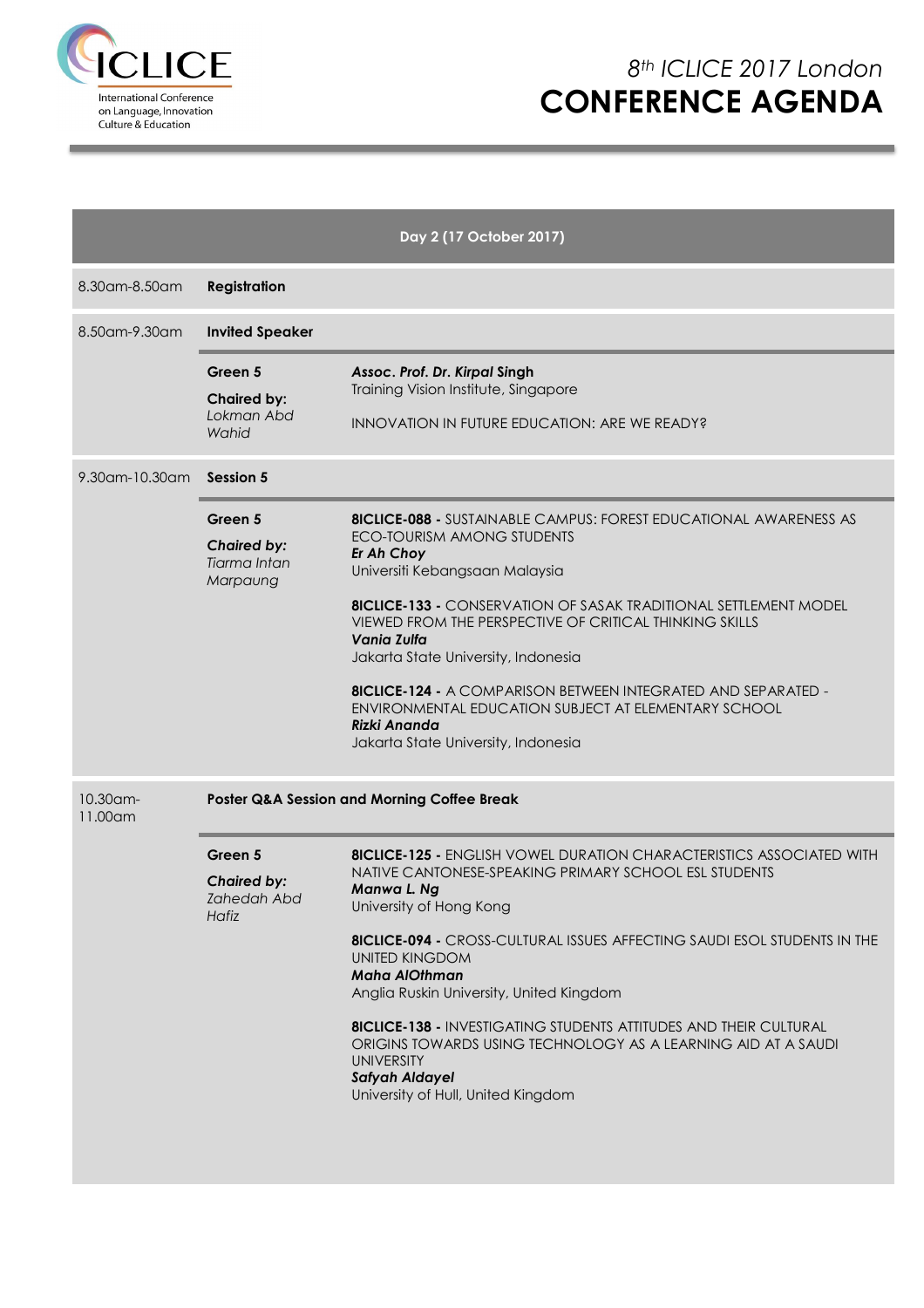

| 11.00am-<br>12.00pm | Session 6                                               |                                                                                                                                                                                                                                                                                                                                                                                                                                                                                                                                                           |  |  |  |  |
|---------------------|---------------------------------------------------------|-----------------------------------------------------------------------------------------------------------------------------------------------------------------------------------------------------------------------------------------------------------------------------------------------------------------------------------------------------------------------------------------------------------------------------------------------------------------------------------------------------------------------------------------------------------|--|--|--|--|
|                     | Green 5<br><b>Chaired by:</b><br>Pham Thi Kieu<br>Oanh  | <b>8ICLICE-158 - AN INVESTIGATION INTO THE CURRENT SITUATION OF TEACHING</b><br>ENGLISH TO YOUNG LEARNERS IN THAI NGUYEN PROVINCE: ISSUES RELATING TO<br>TEACHER EDUCATION, TEACHING TECHNIQUES, TEACHING MATERIALS, AND<br><b>TEACHING &amp; LEARNING CONDITIONS</b><br><b>Pham Thi Kieu Oanh</b><br>Thai Nguyen University of Education, Vietnam                                                                                                                                                                                                        |  |  |  |  |
|                     |                                                         | <b>8ICLICE-137 - AN INVESTIGATION INTO ENGLISH LANGUAGE LEARNING</b><br>STRATEGIES EMPLOYED BY THE SECOND-YEAR STUDENTS AT THAI NGUYEN<br>UNIVERSITY OF INFORMATION AND COMMUNICATION TECHNOLOGY<br><b>Dang Phuong Mai</b><br>University of Information and Communication Technology, Vietnam                                                                                                                                                                                                                                                             |  |  |  |  |
|                     |                                                         | <b>8ICLICE-059 - IMPROVING STUDENTS ABILITY IN WRITING RESEARCH</b><br><b>INTRODUCTION THROUGH SCIENTIFIC APPROACH</b><br><b>Tiarma Intan Marpaung</b><br>Nommensen HKBP University, Indonesia                                                                                                                                                                                                                                                                                                                                                            |  |  |  |  |
| 12.00pm-1.00pm      | <b>Session 7</b>                                        |                                                                                                                                                                                                                                                                                                                                                                                                                                                                                                                                                           |  |  |  |  |
|                     | Green 5<br><b>Chaired by:</b><br>Selviana<br>Napitupulu | <b>8ICLICE-157 - TEACHERS CLASSROOM STRATEGY IN TEACHING ENGLISH AS A</b><br>FOREIGN LANGUAGE (A CASE STUDY OF ENGLISH TEACHERS IN PRIMARY<br>SCHOOL PEMATANGSIANTAR)<br>Selviana Napitupulu<br>Nommensen HKBP Universit, Indonesia<br><b>8ICLICE-039 -</b> SOME TYPES OF STUDENTS' ASSIGNMENTS AT ESP CLASSROOM AT<br><b>MUST</b><br><b>Ravjaa Narantsetseg</b><br>Mongolian University of Science and Technology<br><b>8ICLICE-040 - INTERCULTURAL ADJUSTMENT: FEMALE SAUDI STUDENTS'</b><br><b>EXPERIENCES IN THE UNITED KINGDOM</b><br>Huda Alqahtani |  |  |  |  |
|                     |                                                         | University of Lincoln, United Kingdom                                                                                                                                                                                                                                                                                                                                                                                                                                                                                                                     |  |  |  |  |
| 1.00pm-2.00pm       | <b>Hotel Restaurant</b>                                 | Lunch                                                                                                                                                                                                                                                                                                                                                                                                                                                                                                                                                     |  |  |  |  |
| 2.00pm-3.00pm       | Session 8                                               |                                                                                                                                                                                                                                                                                                                                                                                                                                                                                                                                                           |  |  |  |  |
|                     | Green 5<br><b>Chaired by:</b><br>Rimika Singhvi         | <b>8ICLICE-086 - LANGUAGE IDENTITY AND LOCATIONAL DIFFERENCE:</b><br>NARRATIVIZING THE NATION IN SOUTH ASIAN LITERATURE<br><b>Rimika Singhvi</b><br>The IIS University, India                                                                                                                                                                                                                                                                                                                                                                             |  |  |  |  |
|                     |                                                         | <b>8ICLICE-135 -</b> NONVIOLENCE DEALT WITHIN THE WORK "YOUNG INDIA" BY<br><b>MAHATMA GANDHI</b><br>Le Thi Thu Huong<br>Thai Nguyen University of Education, Vietnam                                                                                                                                                                                                                                                                                                                                                                                      |  |  |  |  |
|                     |                                                         | <b>8ICLICE-111 - ARUNDHATI ROY AND NEW INSCRIPTION ON AUTUMN LEAVES</b><br><b>Nazia Hasan</b><br>Aligarh Muslim University, India                                                                                                                                                                                                                                                                                                                                                                                                                         |  |  |  |  |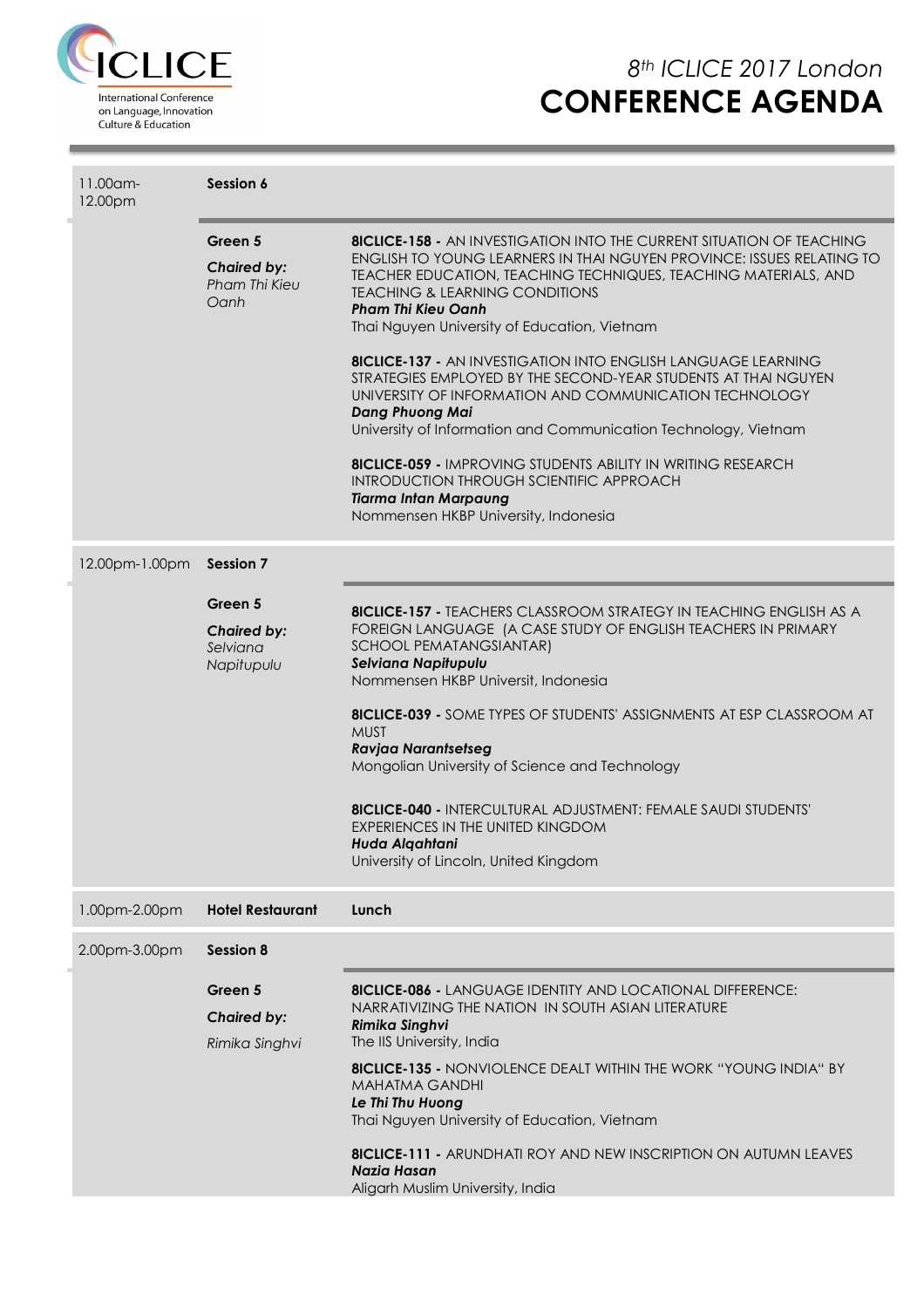

| 3.00pm-4.00pm | Session 9                                         |                                                                                                                                                                                                                                                                                                                                                                                                                                                                                                                                                                                                                                                                            |
|---------------|---------------------------------------------------|----------------------------------------------------------------------------------------------------------------------------------------------------------------------------------------------------------------------------------------------------------------------------------------------------------------------------------------------------------------------------------------------------------------------------------------------------------------------------------------------------------------------------------------------------------------------------------------------------------------------------------------------------------------------------|
|               | Green 5<br><b>Chaired by:</b><br>Le Thi Thu Huong | <b>8ICLICE-028 -</b> THE DEVELOPMENT OF PERFORMING ARTS HERITAGE IN THAILAND:<br>A CASE STUDY OF THAI TRADITIONAL THEATRE TO THE CONTEMPORARY<br>PERFORMING ARTS.<br><b>Mutjarin Ittiphong</b><br>Silpakorn University, Thailand<br><b>8ICLICE-102 -</b> ABROGATION AND APPROPRIATION OF LANGUAGE ON<br>AUTHORIAL AND FICTIONAL LEVELS IN THE GRASS IS SINGING<br>Sadia Gondal<br>University of Engineering and Technology, Pakistan<br><b>8ICLICE-074 -</b> A CRITICAL STUDY OF SUBVERSIVE DISCOURSES EMPLOYED IN<br>MILDRED TAYLORS ROLL OF THUNDER, CRY MY HEART AND BEVERLY NAIDOOS<br>THE OTHER SIDE OF TRUTH<br><b>Nedal AlMousa</b><br>Arab Open University, Jordan |
| 4.00pm-4.30pm | Green 1                                           | AFTERNOON COFFEE BREAK & NETWORKING                                                                                                                                                                                                                                                                                                                                                                                                                                                                                                                                                                                                                                        |
|               |                                                   | <b>END OF DAY 2</b>                                                                                                                                                                                                                                                                                                                                                                                                                                                                                                                                                                                                                                                        |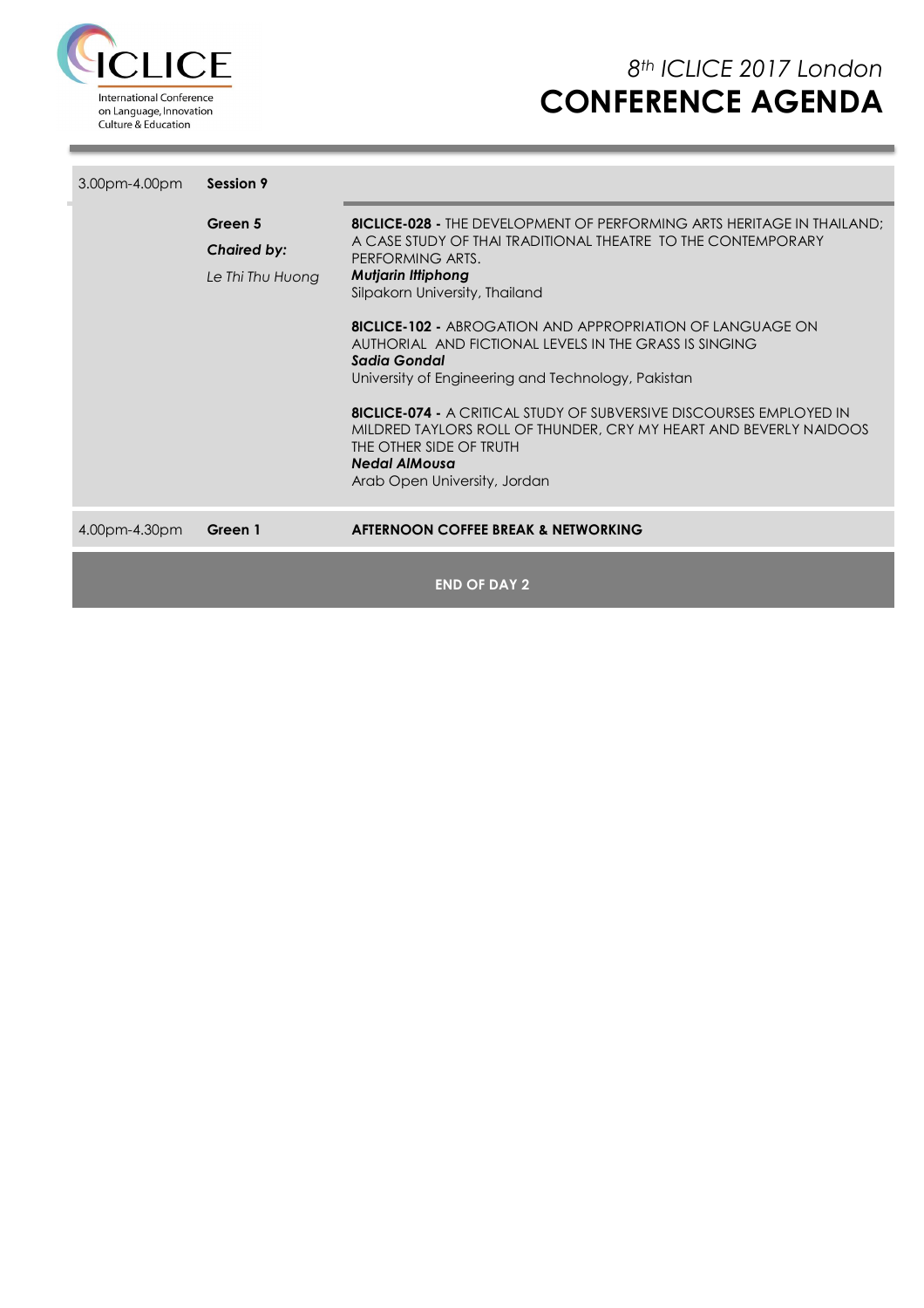

## *8th ICLICE 2017 London* **DAY 1 - OVERVIEW**

| 8.15-8.50    | 8.50-9.30                                                                                                                                                       | 9.30-10.30                                                                                                    |              | 11.00-12.00                                                                          | 12.00-1.00                                                                           |       | 2.00-2.30                                                                                                     | 2.30-3.50                                                                                                   |       |
|--------------|-----------------------------------------------------------------------------------------------------------------------------------------------------------------|---------------------------------------------------------------------------------------------------------------|--------------|--------------------------------------------------------------------------------------|--------------------------------------------------------------------------------------|-------|---------------------------------------------------------------------------------------------------------------|-------------------------------------------------------------------------------------------------------------|-------|
| Registration | Opening & Featured Paper 1                                                                                                                                      | Session 1                                                                                                     |              | Session 2                                                                            | Session 3                                                                            |       | Featured Paper 2                                                                                              | Session 4                                                                                                   |       |
|              | Green 5                                                                                                                                                         | Green 5                                                                                                       |              | Green 5                                                                              | Green 5                                                                              |       | Green 5                                                                                                       | Green 5                                                                                                     |       |
|              | Angela Moon<br>University of British Columbia,<br>Canada                                                                                                        | <b>8ICLICE-005 - Ken Barris</b><br>Cape Peninsula University<br>of Technology, South<br>Africa                |              | 8ICLICE-044 - Joseph<br>Receno<br>University of Batangas,<br>Philippines             | 8ICLICE-134 - Shagufta<br>Khan & Sunita Narain<br>Defense Language<br>Institute, USA |       | Madhumita Mehrotra &<br><b>Saime Matsu</b><br>Defense Language<br>Institute, USA                              | 8ICLICE-155 - Arapera<br>Ngaha<br>University of Auckland,<br>New Zealan                                     |       |
|              | <b>ASSESSING EDUCATION:</b><br><b>EXPLORING THE</b><br><b>CONTRIBUTIONS OF</b><br><b>CLASSROOM ASSESSMENT</b><br>PRACTICES TO INEQUALITY IN<br><b>EDUCATION</b> | 8ICLICE-154 - Dian<br>Permatasari<br>Jakarta State University,<br>Indonesia                                   |              | 8ICLICE-076 - Afareez Abd<br>Razak<br>International Islamic<br>University Malaysia   | 8ICLICE-128 - Huseynaga<br>Rzayev<br>Suleyman Demirel<br>University, Turkey          |       | <b>TRANSFORMING</b><br><b>COMMUNICATIVE</b><br><b>COMPETENCE INTO HIGH</b><br>LEVELS OF VERBAL<br>PERFORMANCE | 8ICLICE-156 -<br><b>Sirirat Choophan</b><br>Atthaphonphiphat<br>Suratthani Rajabhat<br>University, Thailand |       |
|              |                                                                                                                                                                 | 8ICLICE-053 - Habibah<br><b>Mohd Samin</b><br><b>Teacher Education</b><br>Institute, Ipoh Campus,<br>Malaysia | <b>Break</b> | 8ICLICE-118 - Tajudin<br>Jaffar<br>Ministry of Education,<br>Singapore               | 8ICLICE-120 - Huseynaga<br>Rzayev<br>Suleyman Demirel<br>University, Turkey          | Lunch |                                                                                                               | 8ICLICE-119 - Mohana<br><b>Dass Ramasamy</b><br>University of Malaya,<br>Malaysia                           | Break |
|              |                                                                                                                                                                 | Green 4                                                                                                       |              | Green 4                                                                              | Green 4                                                                              |       |                                                                                                               | Green 4                                                                                                     |       |
|              |                                                                                                                                                                 | <b>8ICLICE-051 -</b><br><b>Thammachat Krairit</b><br>University of Wollongong,<br>Australia                   |              | 8ICLICE-151 - Wasif<br><b>Minhas</b><br><b>Higher Colleges of</b><br>Technology, UAE | 8ICLICE-114 - Primadona<br>Harahap<br>University of Indonesia                        |       |                                                                                                               | <b>8ICLICE-073 -</b><br><b>Ranjithamalar Kumar</b><br>Universiti Selangor,<br>Malaysia                      |       |
|              |                                                                                                                                                                 | 8ICLICE-046 - Anna<br>Lelenkova<br>St Petersburg State<br>University, Russia                                  |              | 8ICLICE-144 - Mohammed<br>Kafaji<br>Alfaisal University, Saudi<br>Arabia             | 8ICLICE-150 - Ike Farida &<br>Satya Arinanto<br>University of Indonesia              |       |                                                                                                               | 8ICLICE-175 - Lokman Abd<br>Wahid<br>Inst. of Teacher Education<br>Malay Language<br>Campus, Malaysia       |       |
|              |                                                                                                                                                                 | 8ICLICE-096 - Hisham<br><b>Kassim</b><br>24 Qirats, Malaysia                                                  |              | 8ICLICE-147 - Hossein<br>Zakaryaee<br>Salman Farsi University,<br>Iran               | 8ICLICE-126 - Edita Elda<br>Universitas Andalas,<br>Indonesia                        |       |                                                                                                               | 8ICLICE-161 - Alshaymaa<br>Alharbi<br>University of Leicester,<br>United Kingdom                            |       |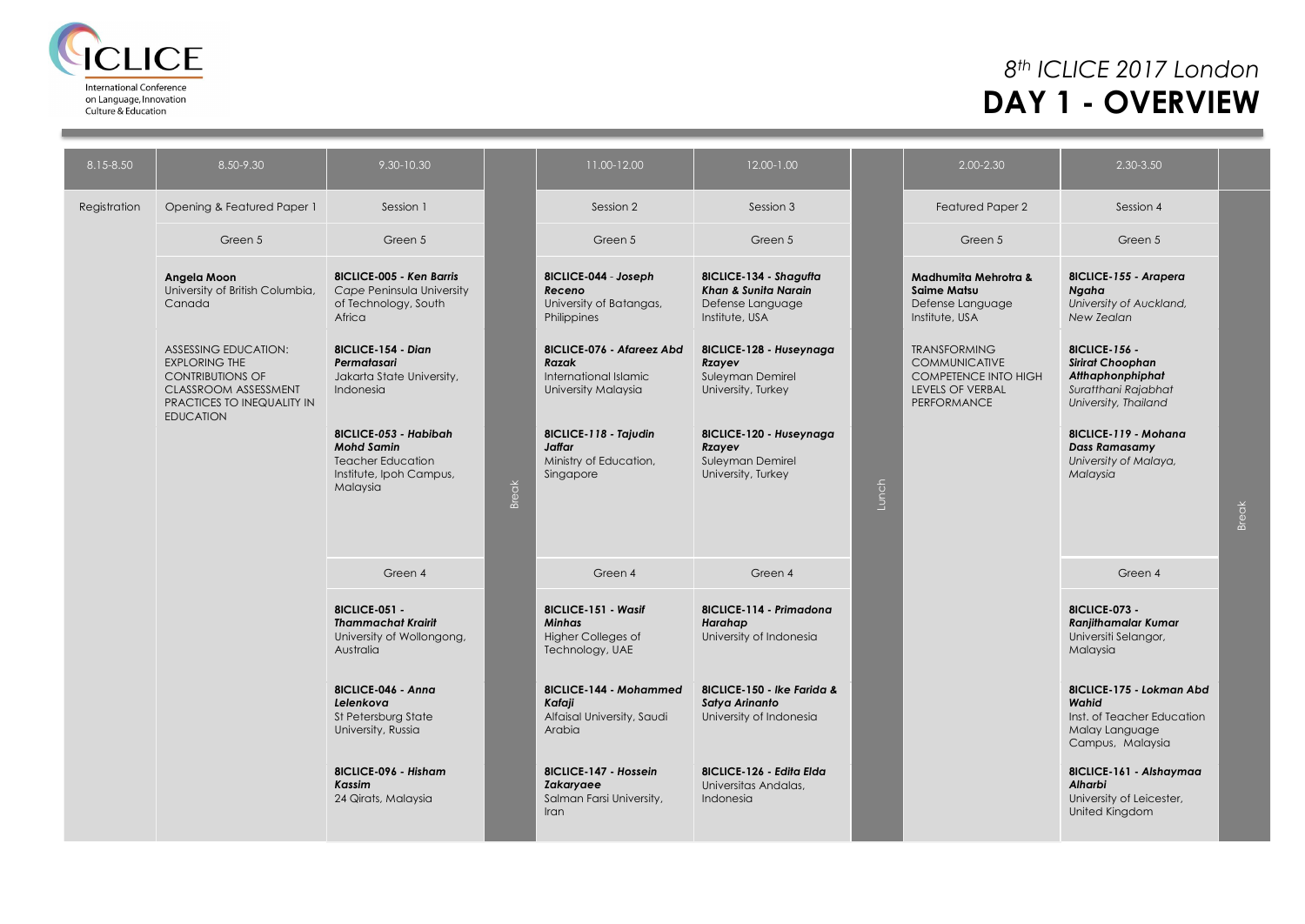

## *8th ICLICE 2017 London* **DAY 2 - OVERVIEW**

| 8.30-8.50    | 8.50-9.30                                                                   | 9.30-10.30                                                              | 10.30-11.00                                                                   | 11.00-12.00                                                                                                         | 12.00-1.00                                                                                   |       | 2.00-3.00                                                                            | $3.00 - 4.00$                                                                             |       |
|--------------|-----------------------------------------------------------------------------|-------------------------------------------------------------------------|-------------------------------------------------------------------------------|---------------------------------------------------------------------------------------------------------------------|----------------------------------------------------------------------------------------------|-------|--------------------------------------------------------------------------------------|-------------------------------------------------------------------------------------------|-------|
| Registration | <b>Invited Speaker</b>                                                      | Session 5                                                               | Poster Q&A & Coffee<br><b>Break</b>                                           | Session 6                                                                                                           | Session 7                                                                                    |       | Session 8                                                                            | Session 9                                                                                 |       |
|              | Green 5                                                                     | Green 5                                                                 | Green 5                                                                       | Green 5                                                                                                             | Green 5                                                                                      |       | Green 5                                                                              | Green 5                                                                                   |       |
|              | Assoc. Prof. Dr. Kirpal<br>Singh<br>Training Vision Institute,<br>Singapore | 8ICLICE-088 - Er Ah<br>Choy<br>Universiti Kebangsaan<br>Malaysia        | 8ICLICE-125 - Manwa L.<br>Ng<br>University of Hong Kong                       | 8ICLICE-158 - Pham Thi<br>Kieu Oanh<br>Thai Nguyen University<br>of Education, Vietnam                              | 8ICLICE-157 - Selviana<br>Napitupulu<br>Nommensen HKBP<br>University, Indonesia              |       | 8ICLICE-086 - Rimika<br>Singhvi<br>The IIS University, India                         | 8ICLICE-028 - Mutjarin<br><b>Ittiphong</b><br>Silpakorn University,<br>Thailand           |       |
|              | <b>INNOVATION IN FUTURE</b><br><b>EDUCATION: Are We</b><br>Ready?           | 8ICLICE-133 - Vania<br>Zulfa<br>Jakarta State<br>University, Indonesia  | 8ICLICE-094 - Maha<br>AlOthman<br>Anglia Ruskin University,<br>United Kingdom | 8ICLICE-137 - Dang<br><b>Phuong Mai</b><br>University of<br>Information and<br>Communication<br>Technology, Vietnam | 8ICLICE-039 - Ravjaa<br>Narantsetseg<br>Mongolian University of<br>Science and<br>Technology | Lunch | 8ICLICE-135 - Le Thi Thu<br>Huong<br>Thai Nguyen University<br>of Education, Vietnam | 8ICLICE-102 - Sadia<br>Gondal<br>University of<br>Engineering and<br>Technology, Pakistan | Break |
|              |                                                                             | 8ICLICE-124 - Rizki<br>Ananda<br>Jakarta State<br>University, Indonesia | 8ICLICE-138 - Safyah<br>Aldayel<br>University of Hull, United<br>Kingdom      | 8ICLICE-059 - Tiarma<br><b>Intan Marpaung</b><br>Nommensen HKBP<br>University, Indonesia                            | 8ICLICE-040 - Huda<br>Algahtani<br>University of Lincoln,<br>United Kingdom                  |       | 8ICLICE-111 - Nazia<br>Hasan<br>Aligarh Muslim<br>University, India                  | 8ICLICE-074 - Nedal<br><b>AlMousa</b><br>Arab Open University,<br>Jordan                  |       |
|              |                                                                             |                                                                         |                                                                               |                                                                                                                     |                                                                                              |       |                                                                                      |                                                                                           |       |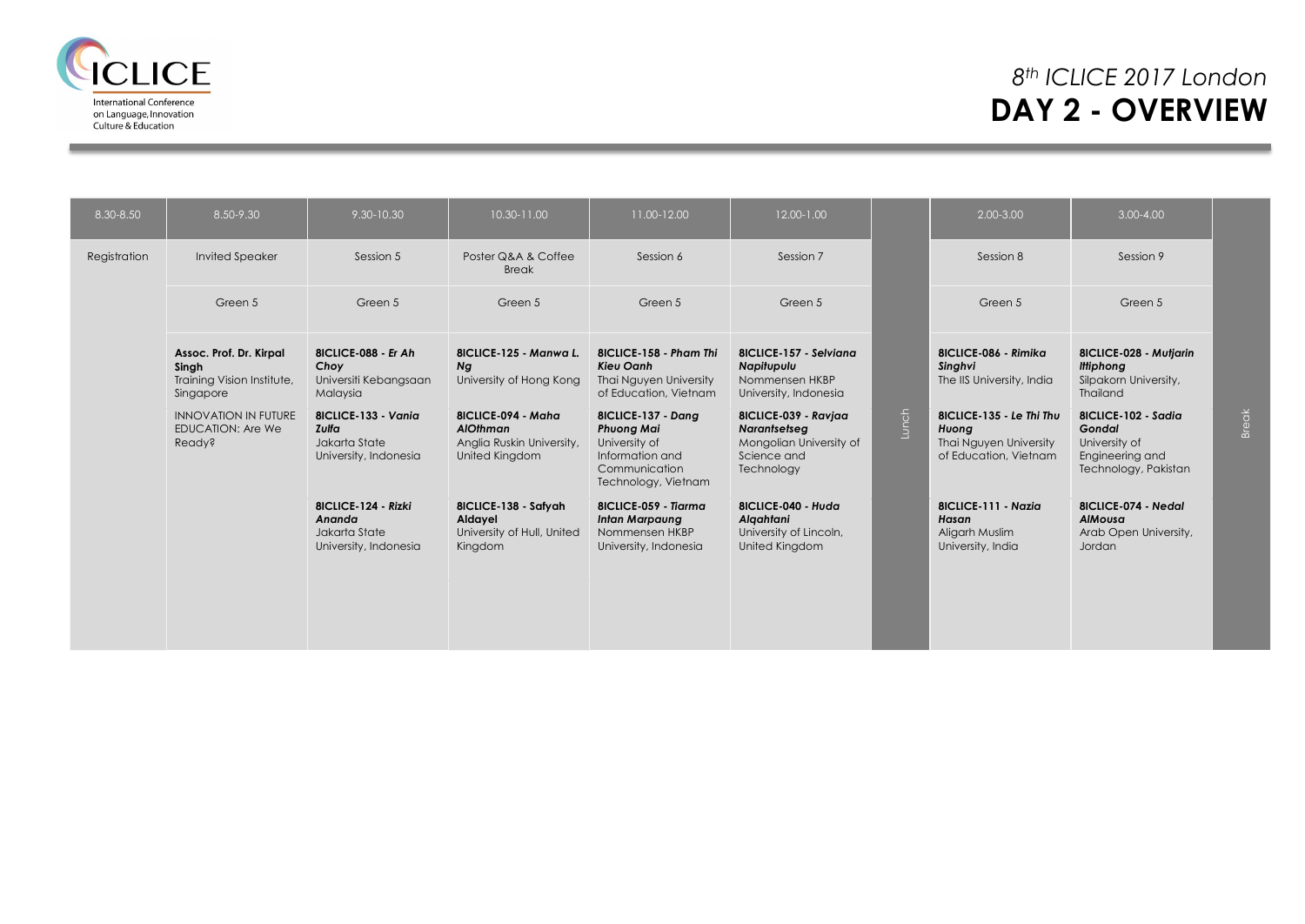

# *8th ICLICE 2017 London* **GENERAL INFORMATION**

**1.** 8 th ICLICE 2017 will be held on 16-17 October 2017 at the following venue:

### **The Cumberland**

Great Cumberland Place London W1H 7DL United Kingdom

### **2. Collection of Conference Kits**

- The registration desk will commence operations at 8.10am on the first day and 8.30am on the second day. Participants may choose any of these days to register and collect their conference kits.
- The conference kit (including ID tags, certificates and proceedings CD-ROM) may only be collected if full payment has been made.
- Participants who have registered under the student category may be asked to show their original Student ID cards before collecting their conference kits.
- Participants are encouraged to inform the secretariat in advance if they are planning to skip any of the days or parts of the event. This is to ensure that all resources are being allocated optimally and to avoid wastage of food.

### **3. Oral Presentation Sessions**

- Papers must be presented in the sequence shown in the schedule above without any breaks in between.
- Each presenter will be allocated 20 minutes for to present a paper.
- At least 5 minutes out of this time must be allocated for Q&A and/or discussion with the audience, preferably at the end of the presentation.
- Featured papers will be given another 10 minutes in addition to the initial 20 minutes. Presenters will be informed via email if their respective papers have been selected.
- Any swapping of slots, even if mutually agreed between presenters, must be approved by the secretariat.

#### **4. Poster Presentation Sessions**

- All posters will be displayed at a designated section close to the conference halls.
- Posters must be handed to the secretariat for display no later than 9.00am on 17th Oct.
- Presenters who opted for the poster method are responsible in ensuring that the posters meet the event requirements. Please visit the conference website for poster dimensions.
- A viewing and Q&A session will be held during the morning coffee break in **Green 1** at 10.30am on 17th Oct.

### **5. Coffee Breaks and Lunch**

- All refreshments will be served outside the conference hall during the break times shown in the schedule.
- Lunch will be served at the hotel restaurant. Participants are required to display their conference identification tags in order to be seated.
- Meals are strictly for registered participants only. Additional seats at the restaurant (e.g. for spouses or friends) can be booked at £30 per person before 9 Oct 2017.